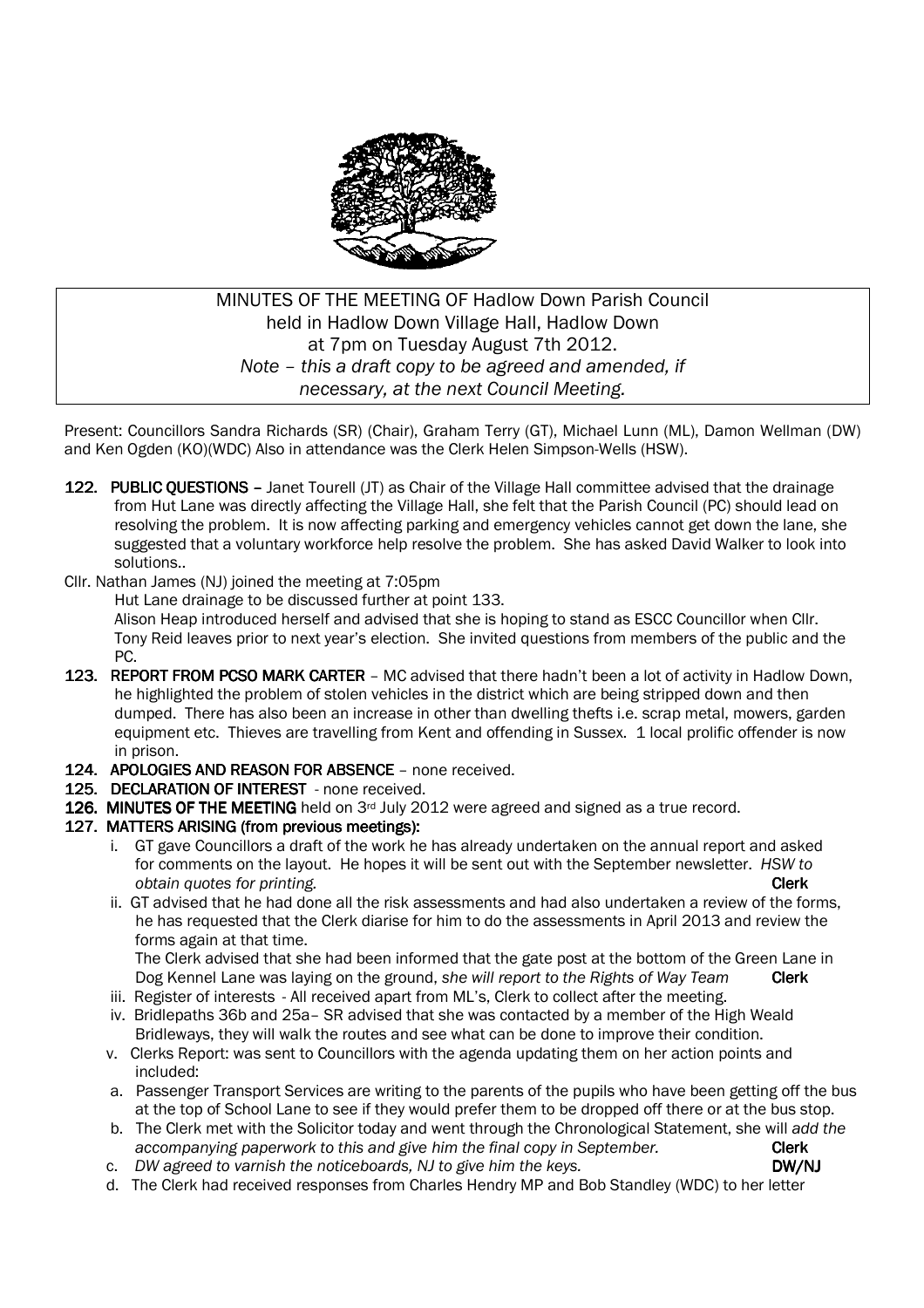regarding the Ashdown Forest 7km zone of influence. ML confirmed that WDC are aware that there are issues over this and are looking at mitigation measures. A traffic survey would need to be undertaken of the present hall and of the new centre to see if the volume of traffic would be increased.

 It was agreed that a letter should be sent to the inspector in response to point 144i. Standing orders suspended

 KO confirmed that the consultation ends on 16th August. He asked Roy Galley (WDC) why there wasn't more consultation and was informed that they couldn't afford more. *KO to send the Clerk a copy of a government paper regarding nitrogen levels.* **Example 20 and 7 and 7 and 7 and 7 and 7 and 7 and 7 and 7 and 7 and 7 and 7 and 7 and 7 and 7 and 7 and 7 and 7 and 7 and 7 and 7 and 7 and 7 and 7 and 7 and 7 and 7 and 7 an** 

 WDC still haven't adopted the 7km zone, they are awaiting the inspector's report. It was agreed for *ML and SR to draft letters to the inspector and to the local newspapers.* **SR/ML SR/ML** 

### Standing orders reinstated.

- e. Planning department have confirmed that the bus shelter would require a lawful development certificate, *DW is completing the forms.* DW
- f. The speed signage improvements in School Lane should be installed within the next 8 weeks. The speed survey in School Lane will be undertaken in September. It was thought that the zig zag lines outside the school had been painted. *SR to check if they have been extended.* **SR**
- g. WDC have confirmed that there is no breach of planning on the land below Standen Mews.
- h. All verges on the A272 should have been cut by 25th July. It was agreed that *DW, HSW and SR would produce an article for the Parish Magazine and the website regarding hedges and verges.* SR/DW/Clerk
- i. Highways are obtaining quotes for a new post and speed signs for Wilderness Lane in order that they can no longer be turned round.

## 128. PLANNING APPLICATIONS:

- i. WD/2012/1382/LB & 1381/F THE OASTS, BROADREED FARM, CRIERS LANE Single storey rear addition to utility and two conservation rooflights – The Parish Council fully support the application. (5/0).
- ii. WD/2012/0554/FR LAND TO WEST OF SCOCUS BARN, FIVE ASHES Siting of pig sty for pig sty use. Siting of log store and caravan – for log and equipment storage. Siting of shipping container – for animal feed. – The Parish Council oppose this application as they feel that it is an inappropriate development in an Area of Outstanding Natural Beauty with no connection to established agricultural use. (0/5)

### GRANTED PLANNING PERMISSION: GRANTED PLANNING PERMISSION:

- i. WD/2012/1144/LB & 1143/F- ANNES, WILDERNESS LANE Proposed ground and first floor rear extension together with other external alterations. New terrace to rear. Demolition of existing garage and the creation of a new gated driveway.
- ii. WD/2012/0986/FR BEECH TREE COTTAGE, HALL LANE Proposed conservatory
- iii. WD/2012/1079/F OUINCES, WILDERNESS LANE Two storey extension  $\&$  new double garage. 129. REPORT FROM CLLR. KEN OGDEN WDC – KO apologized that he had missed the recent meetings. WDC have now moved to Hailsham, officers are now having to hot desk. There is approximately 19 illegal caravan sites in Wealden however as there is insufficient affordable housing there is nowhere for them to go. WDC are encouraging PCs to develop Neighbourhood Plans. He confirmed that the number of planning applications has reduced and that applications are being refused due to the Ashdown Forest 7km zone. It was raised that information that has been sent out regarding the Council Tax changes has been confusing and that when WDC communicate with the PCs regarding this they should ensure it is in Plain English, KO confirmed that various complaints have been received and the notes will be rewritten.
- 130. BANK RECONCILIATION: for 26 July 2012 agreed and signed.

## 131. OTHER FINANCE MATTERS -

 i. Playing Field drainage – GT advised that the football club no longer use the Playing Field (PF) and there is a possibility that the cricket could leave as well due to the drainage problem. A geo-tech survey needs to be undertaken to see what can be done to improve the PF, to see whether it is feasible to build the Community Centre (CC) on it and whether laying the soil available from Uckfield on it will improve the drainage. The PF and CC committees have both agreed to pay a 1/3 each of the £2000 fee and would like the PC to pay the remaining 1/3. A Cllr. asked if the ditches have been re-dug recently, GT confirmed that the water was draining from them. The PF committee now have the expenditure for the grass cutting at the PF and the Pavilion will need repaneling. The Village Hall will also need quite a bit of expenditure, all groups are trying to fundraise and are aware they will need to approach the PC at the October precept meeting for funding in 2013/14.

 GT confirmed that the PF committee have agreed to look at the ditches at the PF. The PC agreed to pay £666 towards the cost of the survey. *Clerk to contact Chair of CC committee to request a copy of the*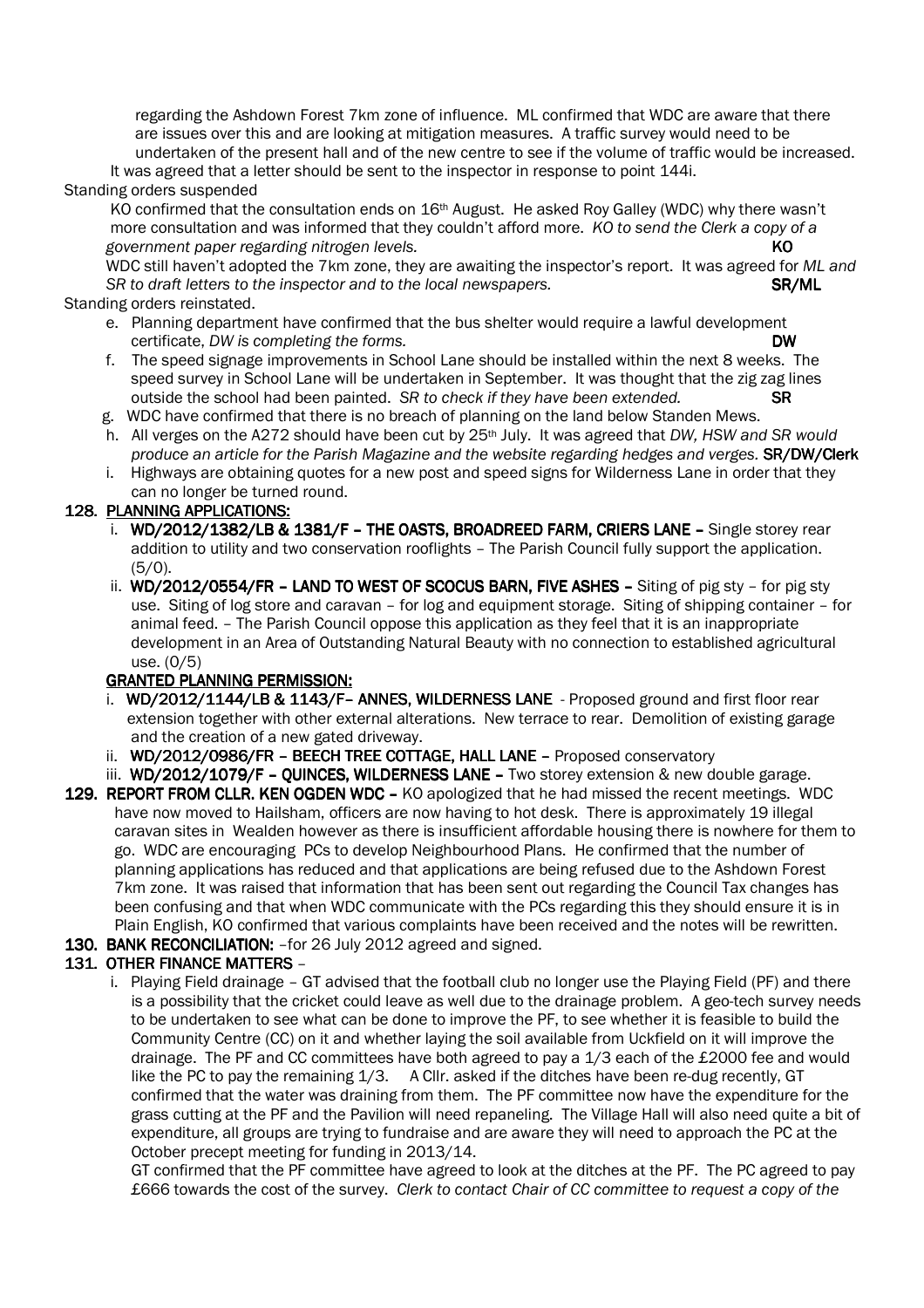*auote and details of the contractual agreement.*  $\blacksquare$ 

 The Clerk questioned whether Bob Lake had received a response from planning to the questions he raised with them over the possibility of the soil being moved from Uckfield to Hadlow Down and whether an exemption certificate was required from the environment agency.

- ii. Ideas for expenditure for 2012-13 this has been discussed at other points on the agenda.
- iii. It was agreed to ratify the payment of £5 to the Land Registry for the search of the index map.
- iv. Markers for the Burial Ground the Clerk updated the PC on the 2 quotes she had received*. GT to advise the Clerk of the number and details of the markers required*. The PC agreed to the quote of £15 per marker. GT proposed that he photograph all the graves to improve PC records. GT
- 132. NEW COMMUNITY CENTRE GT advised that at the recent meeting they had discussed the Geo-tech survey and the impact of the Ashdown Forest 7km zone. It was felt that the committee should still push forward.
- 133. HUT LANE DRAINAGE the Clerk advised that she had been contacted by Paul James who together with Richard Boswell is undertaking a survey and review of the existing hall and also looking at what can be done with the drainage, they are costing options and will produce a report after 6-8 weeks. JT also contacted the Clerk and confirmed that the work on the kitchen at the VH was being funded by grants. Standing orders suspended.

 Questions were asked about the agreement over the building of Standen Mews and the drainage from there. *KO agreed to contact Building Control to investigate.* KO

Concern was expressed that a number of people were looking into the problem and no-one was co ordinating this. JT to send SR details of those people involved *and SR will organize a meeting to discuss*  and will report back at the next PC meeting. **SR. SR. SR. SR. SR. SR. SR. SR. SR. SR. SR. SR. SR. SR. SR. SR. SR. SR. SR. SR. SR. SR. SR. SR. SR. SR. SR. SR. SR. SR** 

- 134. COUNCILLORS RESPONSIBILITIES a Cllr. expressed frustration over the lack of response and ownership within Highways department at ESCC. SR agreed to take back highways, rights of ways, footpaths and SLR meetings for the next month. NJ agreed to take on youth and will consider Emergency Planning*, GT agreed to go through it with him.* NJ/GT
- 135. YOUTH It was suggested that a shelter be put up at the Playing Field that would be suitable for youth. *NJ to obtain quotes and liaise with the PF committee over where the shelter could be installed. To update the PC at the October precept meeting.* NJ

It was highlighted that the youth could do with a bus service that runs at a more suitable time for them, NJ  *to look into what destinations and timings would be appropriate for the youth and report back to the PC.*NJ

- 137. PLAY AREA ANNUAL SAFETY INSPECTION REPORT the annual report has been received, GT has reviewed and advised that there is nothing major in the report that needs actioning. The PF committee still need to fully review the report and will issue a response to this. A protruding bolt was highlighted behind the ball net however it was considered that as this was so high it wasn't a risk.
- 138. DISCIPLINE AND GRIEVANCE POLICY approved by the PC.
- 139. COMPLAINTS PROCEDURE it was felt that the new policy wasn't as clear and specific as the previous one, agreed to keep the previous policy and not update.
- 140. BURIAL GROUND the Clerk confirmed that the Burial Ground is registered in the Parish Council's name. She highlighted the PC's responsibility regarding the fence in the lower area, GT confirmed that this was in good condition.
- 141. REPORTS FROM COUNCILLORS (COUNCIL MATTERS AND OUTSIDE BODIES): Cllr. Graham Terry Burial Ground – GT confirmed that he had met with the maintenance contractors at the Burial Ground and has asked them for a quote for a major cutback of the hedge on the right hand side. He was pleased with the work that had so far been undertaken.

SR advised that she had attended the WDALC meeting at which there had been a presentation on the Community Infrastructure Levy, a presentation on the police commissioner elections in November and a discussion on fingerposts.

### 142. CLERK'S MATTERS:

- i. Clerks hours were signed.
- ii. It was agreed to reduce the Clerks hours back to 67 per month wef  $1<sup>st</sup>$  August, however with the option to do no more than 8 hours per month extra on Community Centre/VH work, should this be required.
- iii. It was agreed for the Clerk to register with Dropbox and continue to use the memory sticks.
- iv. Correspondence had previously been received regarding hedge cutting, the *Clerk will put an article in the Parish Magazine for September as the bird nesting season will have finished.* Clerk
- v. General Power of Competence the Clerk confirmed that under the new rules the PC didn't qualify for using this power, this won't change until an election is held.
- vi. Fingerposts the Clerk wrote to ESCC regarding the quality of the work undertaken on the 2 fingerposts, they are not prepared to pay any compensation. *Clerk to write to Highways requesting*